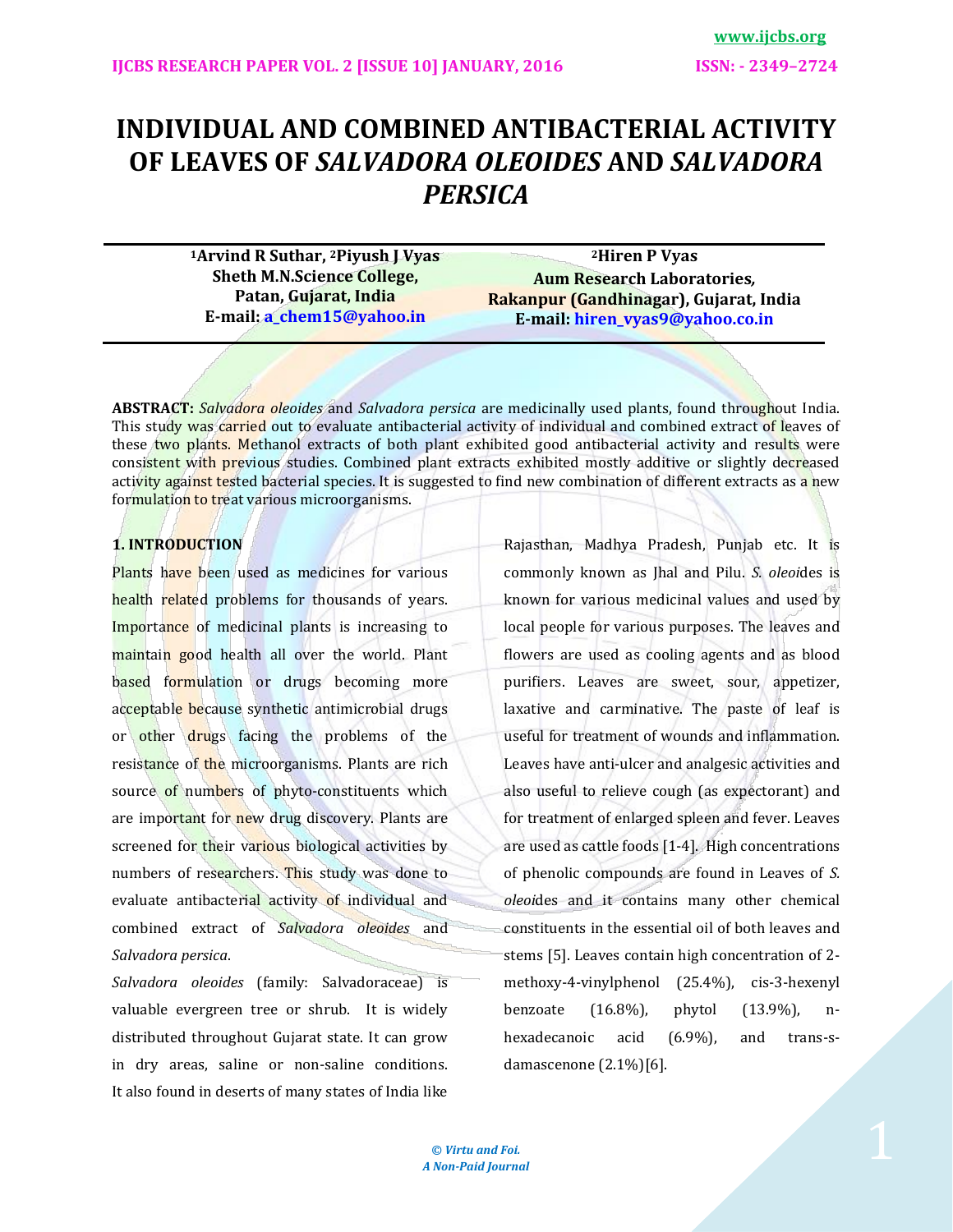### **IJCBS RESEARCH PAPER VOL. 2 [ISSUE 10] JANUARY, 2016 ISSN: - 2349–2724**

*Salvadora persica* (family *Salvadoraceae*) is an evergreen shrub or a small tree. It is widely distributed throughout dry and arid regions of India. It is commonly known as Meswak tree (tooth-cleaning stick) or Tooth Brush Tree [7-9]. The wood sticks of this plant have been used for cleaning the teeth from ancient time and so named toothbrush tree which possess various biological activities such as anti-bacterial, anti-fungal, antidiabetic, anti-cancer, anti-ulcer, anti-plaque, anticaries, anti-plasmodial activities[10]. Leaves of *S. persica* are externally used in rheumatism; their juice is given in scurvy. The leaves are bitter, corrective and astringent to the bowels, tonic to the liver, diuretic, analgesic, anthelmintic and used to strengthen the teeth. Leaves are also useful in asthma and cough. It has been reported that leaves contain alkaloid salvadoricine, flavanoids; quercetin and ruffin[9]. Various chemical constituents including benzyl nitrile, eugenol, thymol, isothymol, eucalyptol, isoterpinolene, and β-caryophyllene have been identified by GC-MS analysis of the volatile oil extracted from leaves of *S. persica* by Alali, F., & Al-Lafi T [11]. The plant is also useful as a source of food, fodder, lipids, gum and resins [12].

## **2. MATERIALS AND METHODS**

# **2.1 Collection of plant materials**

Leaves of *Salvadora oleoides* and *Salvadora persica* were collected from local local regions of Banaskantha district, Gujarat, India and authenticated by experts. Leaves were dried at room temperature and then grinded to form powder. Plant powder was stored in air tight bottle till use.

#### **2.2 Extraction of plant materials**

Weighted plant powder was taken in flask and added methanol, then kept it for 48 hrs at room temperature. Filtration was done using Whatman filter paper No-1 and then solvent evaporated to form dry extracts. Dry extracts stored properly till use.

# **2.3 Antibacterial analysis**

In *vitro* antibacterial activity of the crude extracts was carried out by the agar well diffusion method. After getting the turbidity equal to 0.5 McFarland standards, inoculums were aseptically introduced on to the surface of sterile agar plates and sterilized cotton swabs were used for even distribution of the inoculums. Wells were prepared in the agar plates using a sterile cork borer of 8.0 mm diameter. The plant extract was dissolved in DMSO to get desired concentration. The wells were filled with plant extract. The plates are incubated at 37 ℃ for 48 hours and then zone of inhibition was measured.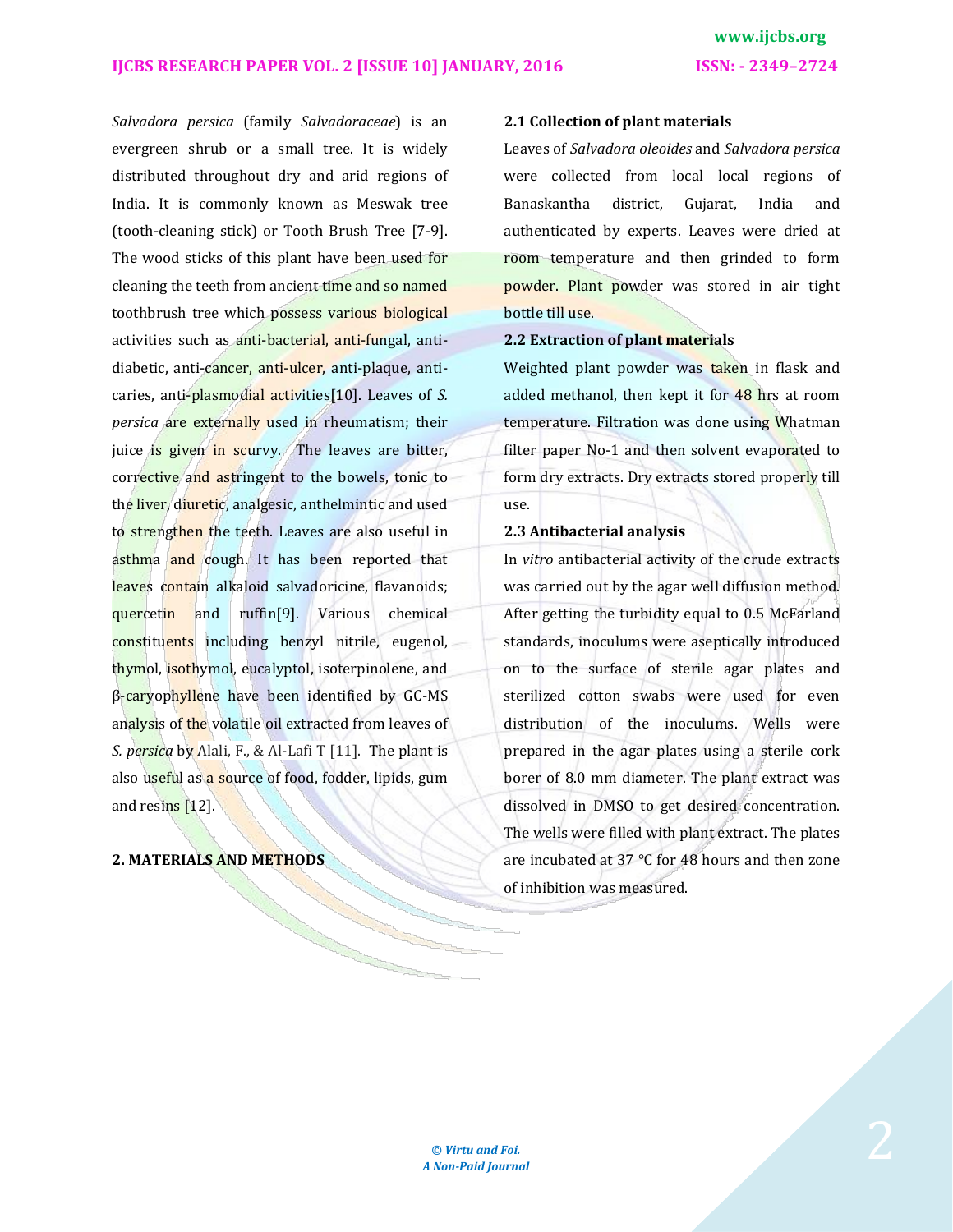# **3. RESULTS AND DISCUSSION**

| Bacterial        | Zone of inhibition(mm) |                    |                    |                   |                    |                      |  |
|------------------|------------------------|--------------------|--------------------|-------------------|--------------------|----------------------|--|
| Species          | Salvadora oleoides     |                    |                    | Salvadora persica |                    |                      |  |
|                  | $5 \text{ mg/mL}$      | $25 \text{ mg/mL}$ | $50 \text{ mg/mL}$ | $5 \text{ mg/mL}$ | $25 \text{ mg/mL}$ | $50 \; \text{mg/mL}$ |  |
| <i>S. aureus</i> | 8.4                    | 8.9                | 9.3                |                   | 8.8                | 9.0                  |  |
| B. subtilis      | 8.8                    | 9.4                | 10.1               | 8.5               | 9.8                | 10.2                 |  |
| E. coli          | 8.2                    | 8.6                | 9.6                | 8.4               | 8.6                | 9.0                  |  |
| P. aeruginosa    |                        | 11.3               | 11.8               | 11.0              | 11.2               | 11.2                 |  |

### **Table-1: Antibacterial activity of methanol extract of leaves of** *Salvadora oleoides* **and** *Salvadora persica.*

(Zone of inhibition= ±0.2 mm) (*S. aureus*NCIM5345, *B. subtilis* NCIM2063, *E. coli* NCIM2065, NCIM2200)

**Table -2: Antibacterial activity of combined extract of** *Salvadora oleoides* **and** *Salvadora persica.*

| Plant extract                                               | Zone of inhibition(mm) |                    |         |               |  |  |
|-------------------------------------------------------------|------------------------|--------------------|---------|---------------|--|--|
|                                                             | <i>S. aureus</i>       | <b>B.</b> sublitis | E. coli | P. aeruginosa |  |  |
| S.oleoides + S.persica                                      | 9.8                    | 9.6                | 9.4     | 12.4          |  |  |
| (Both extract mixed in 1:1 ratio at 50 mg/mL concentration) |                        |                    |         |               |  |  |

Studies on combined activity of various plant extracts have been reported by many researchers. Britto, A. J., et al [13] evaluated synergistic effects of a few South Indian spices (Cardamom, Turmeric, Ginger, Pepper, Clove etc.) against antibiotic resistant bacteria. Antimicrobial activity with greater efficacy was observed on combination of plant extracts.

Hsieh, P. C., et al [14] evaluated antimicrobial activities of the combined extracts of *corni fructus*, *cinnamon* and *Chinese chive* in different ratio and result indicated that combined extract showed an entire antimicrobial spectrum and outstanding inhibitory effect. Prakash, M., et al [15] tested synergistic effect of *Catharanthus roseus*, *Lowsonia inermis* and *Cheysanthemum odoratum* against Methicillin resistant *staphylococcus aureus* (MRSA) and results showed that combined extract resulted in better activity than individual extract.

Antibacterial activity of individual extract of *Salvadora oleoides* and *Salvadora persica* was consistent with previously reported studies. Good antibacterial was observed by both plant extracts. Our work also suggested that combination of plant extracts may be new way to fight against diseases causing microorganisms. Combination of extracts of leaves of *Salvadora oleoides* and *Salvadora persica* not exhibited synergistic effect, but mostly additive effect or slightly decreased activity was observed against most tested bacterial species. It is required to carry out screening of different extracts to find synergistic effect.

# **4. CONCLUSION**

Many researchers have already proved the importance of combined effect of different plant extracts against various microorganisms. Our study has also revealed the importance of combination of plant extracts as new formulation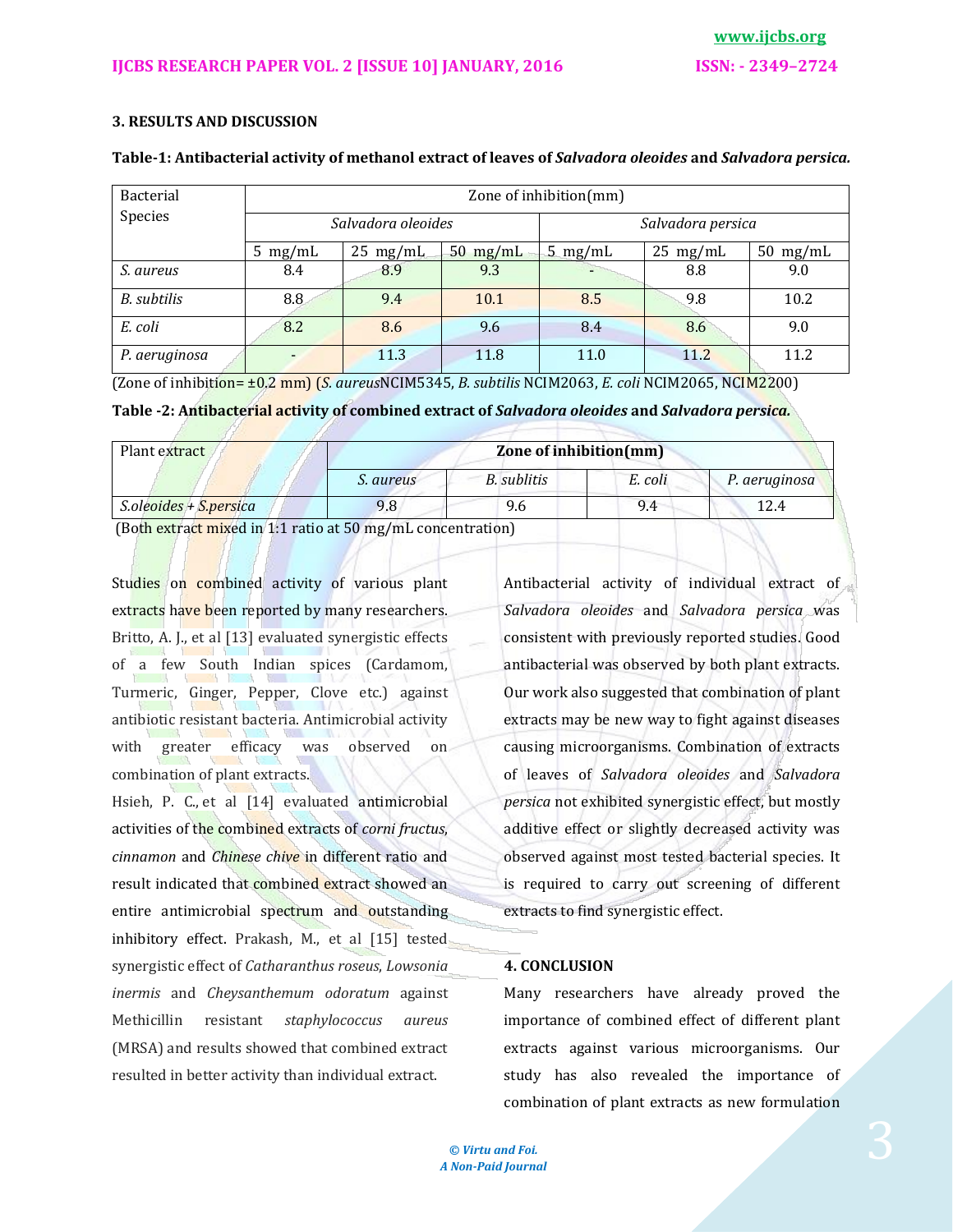which may be beneficial for treatment of various diseases. It is required to carry out antimicrobial screening of more and more plant extracts in form of combination to find a new formulation.

# **ACKNOWLEDGEMENT**

The authors are highly thankful to the director of Aum Research Laboratories, Rakanpur for providing required facility for this research work.

### **REFERENCES**

- **1.** Arora, M., Siddiqui, A. A., Paliwal, S., &Sood, P. (2014). A phytopharmacological overview on Salvadora oleoides Decne. Indian Journal of Natural Products and Resources, 5(3), 209-214.
- **2.** Natubhai, P. M., Pandya, S. S., &Rabari, H. A. (2012). Preliminary phytochemical screening of Salvadora oleoides Decne (Salvadoraceae).International Journal of Pharmacy & Life Sciences, 3(12).
- **3.** Kumar, S., Dhankhar, S., Arya, V. P., Yadav, S., &Yadav, J. P. (2012). Antimicrobial activity of Salvadora oleoides Decne. against some microorganisms. J Med Plants Res, 6(14), 2754-2760.
- **4.** Singh, S., Naresh, V., & Sharma, S. K. (2013). Isolation of novel phytoconstituents from the bark of Salvadora oleoides Decne. International Journal of Herbal Medicine, 1(2), 9-13.
- **5.** Arora, M. A. N. U., Siddiqui, A. A., Paliwal, S. A. R. V. E. S. H., & Mishra, R. A. V. I. N. E. S. H. (2013). Pharmacognostical and phytochemical investigation of Salvadora

oleoides decne. stem. Int J Pharm PharmSci, 5, 128-130.

- **6.** Garg, A., Mittal, S. K., Kumar, M., Gupta, V., & Singh, M. (2014). Phytopharmacological study of Salvadora oleoides. International Journal of Bioassays, 3(01), 1714-1717.
- **7.** Ahmad, H., & Rajagopal, K. (2013). Biological Activities of Salvadora persica L. Meswak). Med Aromat Plants, 2(4), 2167-0412.
- **8.** Halawany, H. S. (2012). A review on miswak (Salvadora persica) and its effect on various aspects of oral health. The Saudi Dental Journal, 24(2), 63-69.
- **9.** Paliwal, S., Chauhan, R., Siddiqui, A. A., Paliwal, S., & Sharma, J. (2007). Evaluation of antifungal activity of Salvadora persica Linn leaves. Nat Prod Rad, 6(5), 372-374.
- **10.** Arora, M., & Gupta, V. K. (2011). Phytochemical ad biological studies o salvadora persica wall: A Review. Pharmacology Online, 1, 591-601.
- **11.** Alali, F., & Al-Lafi, T. (2003). GC-MS analysis and bioactivity testing of the volatile oil from the leaves of the toothbrush tree Salvadora persica L. Natural product research, 17(3), 189-194.
- **12.** Kumar, S., Rani, C., &Mangal, M. (2012). A Critical review on Salvadora persica: An important medicinal plant of arid zone. International Iournal of Phytomedicine, 4(3), 292-303.
- **13.** Britto, A. J., Gracelin, D. H., Benjamin, P., & Kumar, J. R. (2012). Antibacterial potency and synergistic effects of a few South